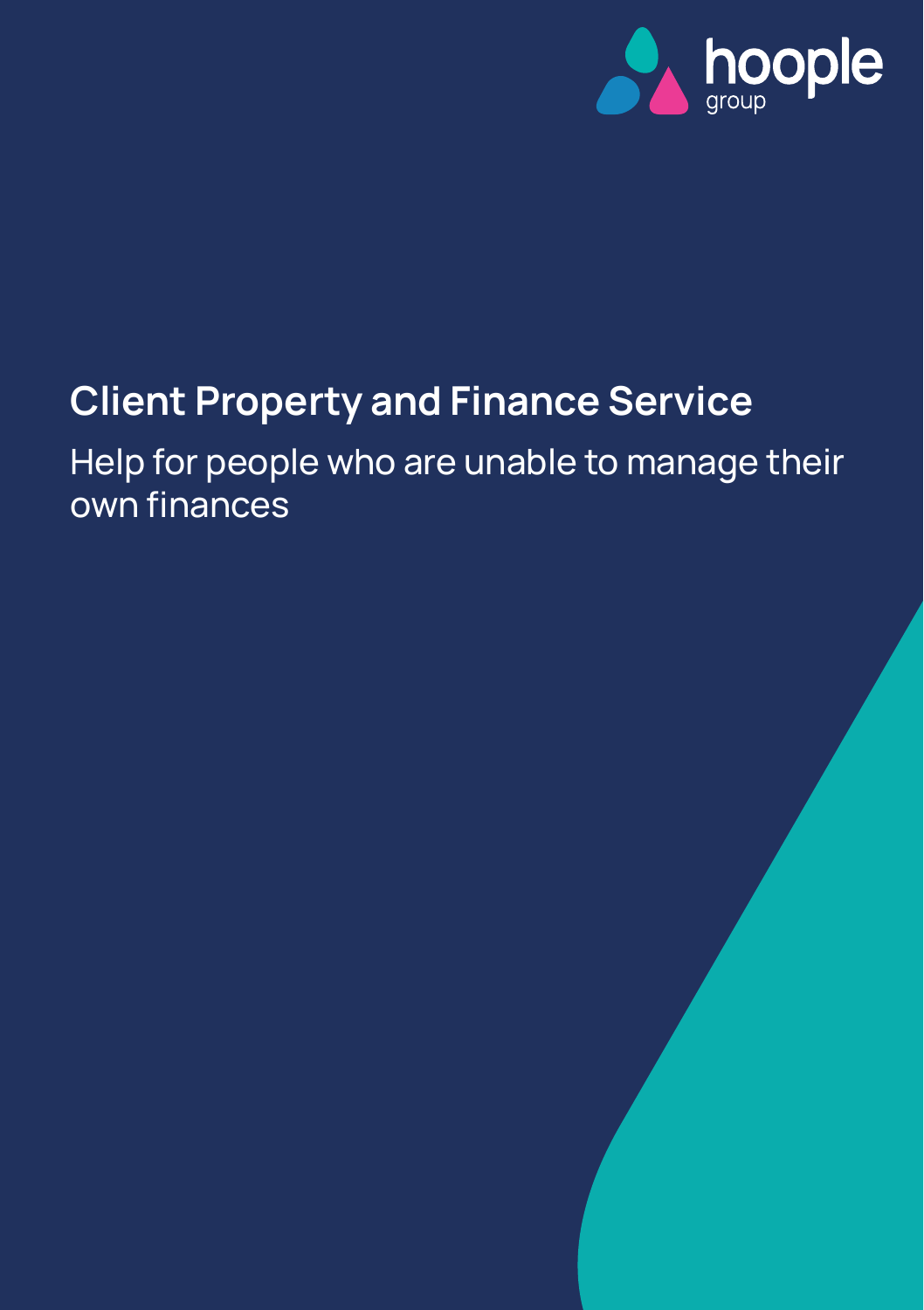## **Contents**

Help for people who are unable to manage their own finances

[What is the Client Property and Finance team?](#page-2-0)

What does the term 'mentally incapable' mean?

[What is the Mental Capacity Act?](#page-3-0)

[What are the key principles of the Mental Capacity Act?](#page-4-0)

[What is an Appointee?](#page-4-1)

[What is the Court of Protection?](#page-4-2)

[What are the roles and duties of a Deputy?](#page-5-0)

[What will the Client Property and Finance team do?](#page-5-1)

[Will other Council departments be involved in managing my](#page-5-2)  [finances?](#page-5-2)

Is there a charge for this service?

[Where can I find further information?](#page-7-0)

[Contact details](#page-9-0)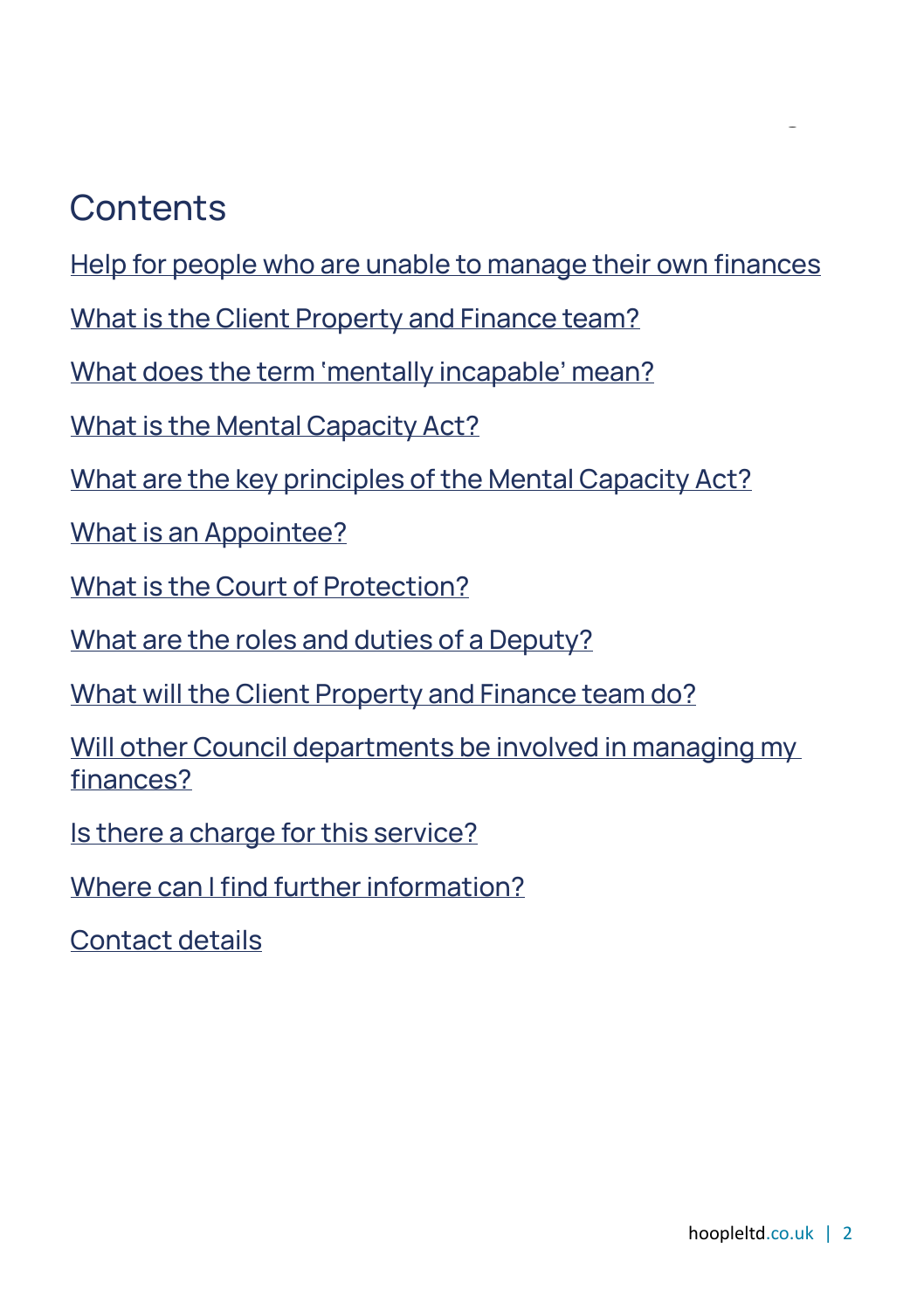Hoople's Client Property and Finance team looks after the financial affairs of people who may have dementia, a brain injury, a learning disability or a mental illness, making it difficult for them to manage their own affairs. These people may be living in their own home, a care home, a residential home or a nursing home. The person's inability to manage their own affairs must be confirmed by either their medical practitioner or their allocated social worker

## <span id="page-2-0"></span>**What is the Client Property and Finance team?**

The Client Property and Finance team will deal with the financial affairs of people who:

- > Are receiving a social care service
- > Have been assessed as being mentally incapable
- > Have no friends or family who are able, or suitable, to take on this role for them

As Appointee we will arrange to receive their income from the Department for Work and Pensions and pay their bills on their behalf. If the person has capital and/or owns their own home, we will apply to the Court of Protection to act as Court Deputy to enable us to pay their bills and deal with any other matters relating to finance.

The team also looks after Court of Protection cases for people who have savings and assets over a certain threshold. In these cases an authorised officer of Herefordshire Council is the Court appointed Deputy and will act on behalf of the Court of Protection.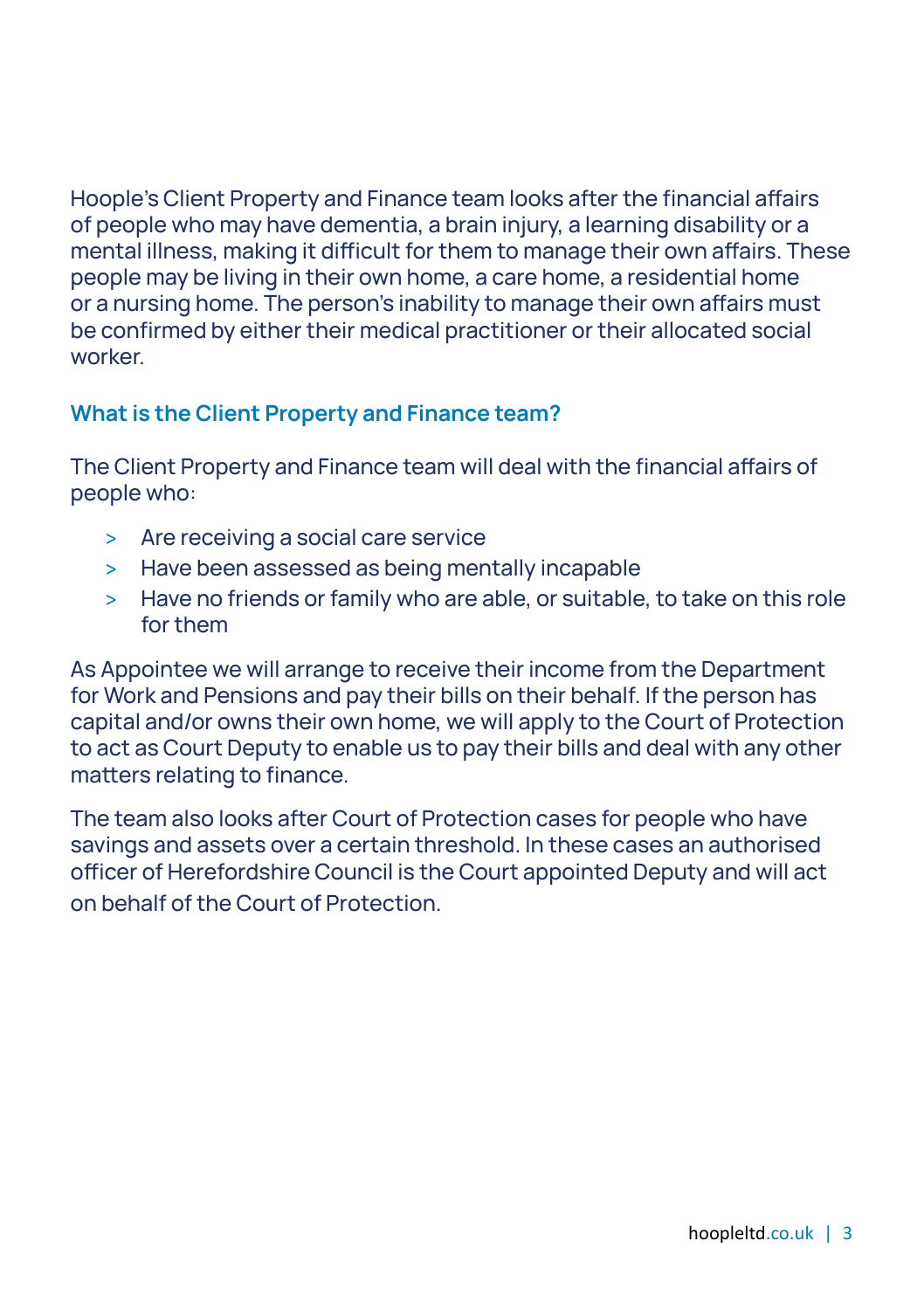## **What does the term 'mentally incapable' mean?**

Stating that a person is mentally incapable of dealing with their own finances is a serious matter. A qualified person must assess the person's situation in detail before it is decided that the person is incapable.

There is a difference between people who are mentally incapable of handling their own finances and those who have practical difficulties in doing so, ie they cannot physically get to the bank or the Post Office. Where a person is not 'mentally incapable' we have no legal right to become involved in managing their finances.

Individual circumstances will vary. Generally a person could be considered incapable of handling their own financial affairs if they have a short term/ long term mental illness, dementia, a brain injury or a learning disability, and as a result of which, they do not understand the value of money or are unable to make informed decisions about how to manage it.

#### <span id="page-3-0"></span>**What is the Mental Capacity Act?**

The Mental Capacity Act 2005 for England and Wales provides a framework to empower and protect people who may lack capacity to make some decisions for themselves. It makes it clear who can take decisions in which situations, and how they should go about it. The Act also allows people to plan ahead for a time when they may lack capacity.

The plan should cover major decisions about someone's property and affairs, healthcare treatment and where the person lives, as well as everyday decisions about personal care, where the person lacks capacity to make those decisions themselves.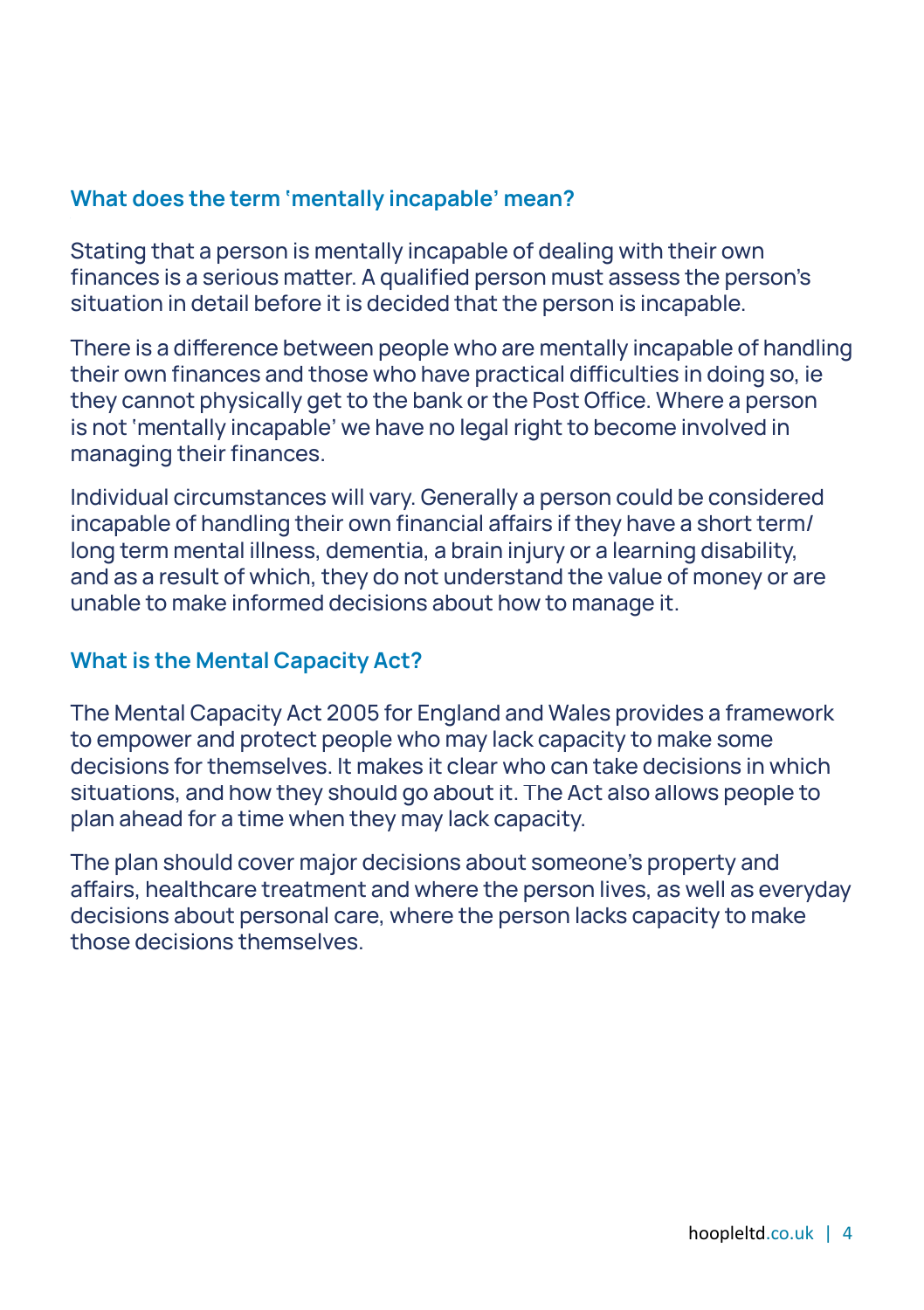## <span id="page-4-0"></span>**What are the key principles of the Mental Capacity Act?**

There are five key principles in the Act:

- > Every adult has the right to make his or her own decisions and must be assumed to have capacity to make them unless it is proved otherwise
- > A person must be given all practical help before anyone treats them as not being able to make their own decisions
- > Just because an individual makes what might be seen as an unwise decision, they should not be treated as lacking capacity to make that decision
- > Anything done or any decision made on behalf of a person who lacks capacity must be done in their best interests
- > Anything done for or on behalf of a person who lacks capacity should be the least restrictive of their basic rights and freedoms

#### <span id="page-4-1"></span>**What is an Appointee?**

An Appointee is where a person acts on behalf of another to receive their state benefits and pay their bills. They will also give them spending money and help them to budget.

#### <span id="page-4-2"></span>**What is the Court of Protection?**

The Court has the same powers, rights, privileges and authority in relation to mental capacity matters as the High Court. The Court of Protection will appoint a Deputy Decision Maker to have legal responsibility for managing the property/finances of people who are no longer able to do this for themselves.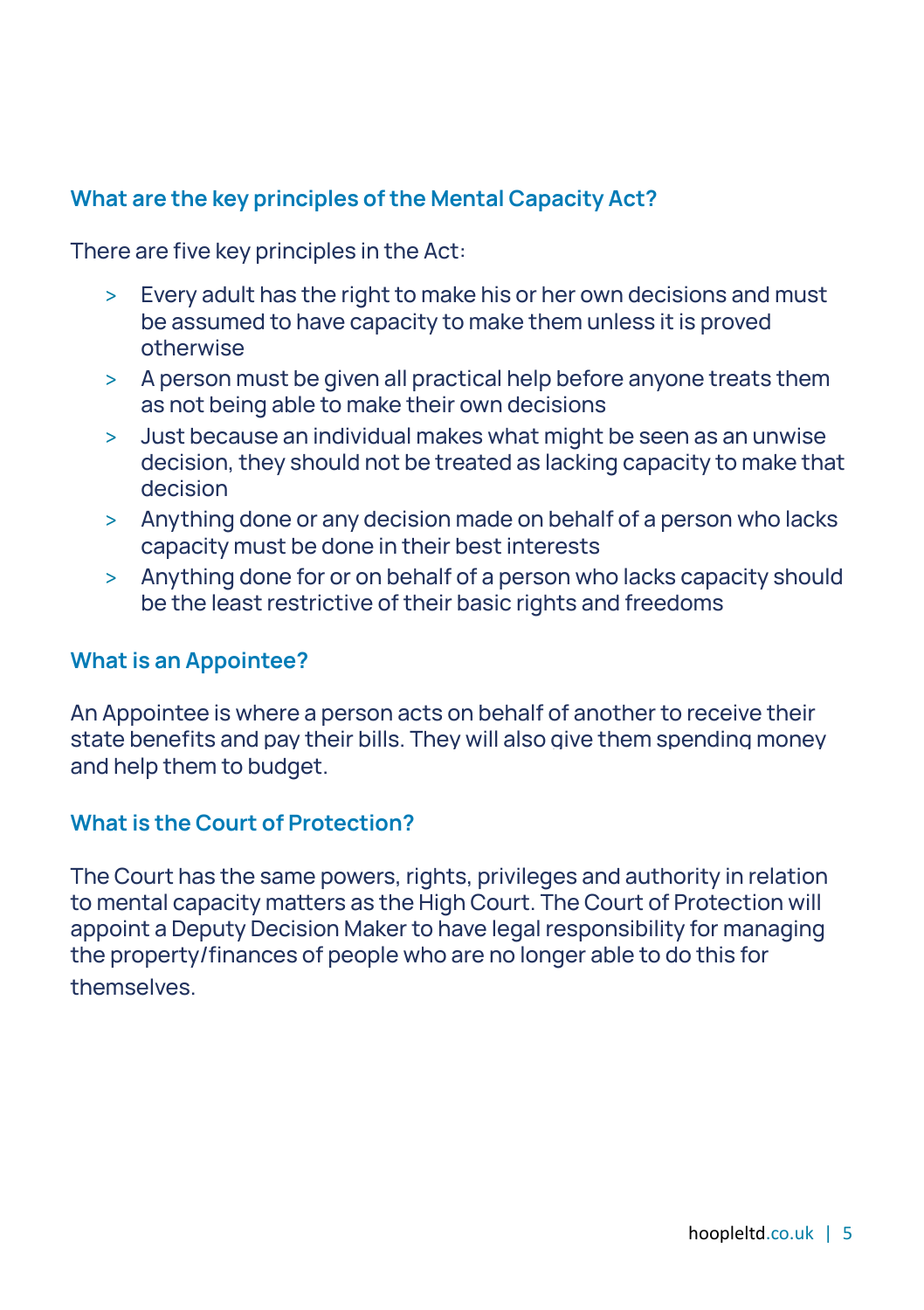## <span id="page-5-0"></span>**What are the roles and duties of a Deputy?**

The Court of Protection will set out the extent of the Deputy's powers and the Deputy can only make those decisions that they are authorised to make by the Court. The Client Property and Finance team will only apply to deal with the finances of a person and will not be responsible for personal welfare decisions, such as giving or withholding consent to medical treatment.

#### <span id="page-5-1"></span>**What will the Client Property and Finance team do?**

Where it has been agreed, the Client Property and Finance team will manage an individual's financial affairs, in areas such as:

- > Making applications for the Department for Work and Pensions Appointeeship or Court of Protection to become a Court Appointed **Deputy**
- > Setting up appropriate banking arrangements
- > Drawing up an agreed budget for the client with the care practitioner
- > Paying bills
- > Ensuring they have enough money for their day-to-day needs
- > Monitoring the service user's finances
- > Dealing with enquiries from, and liaise with on the client's behalf, the Department for Work and Pensions and/or the Court of Protection
- <span id="page-5-2"></span>> Offering advice and support to people who wish to make an application to become an Appointee or Court Deputy for a friend or relative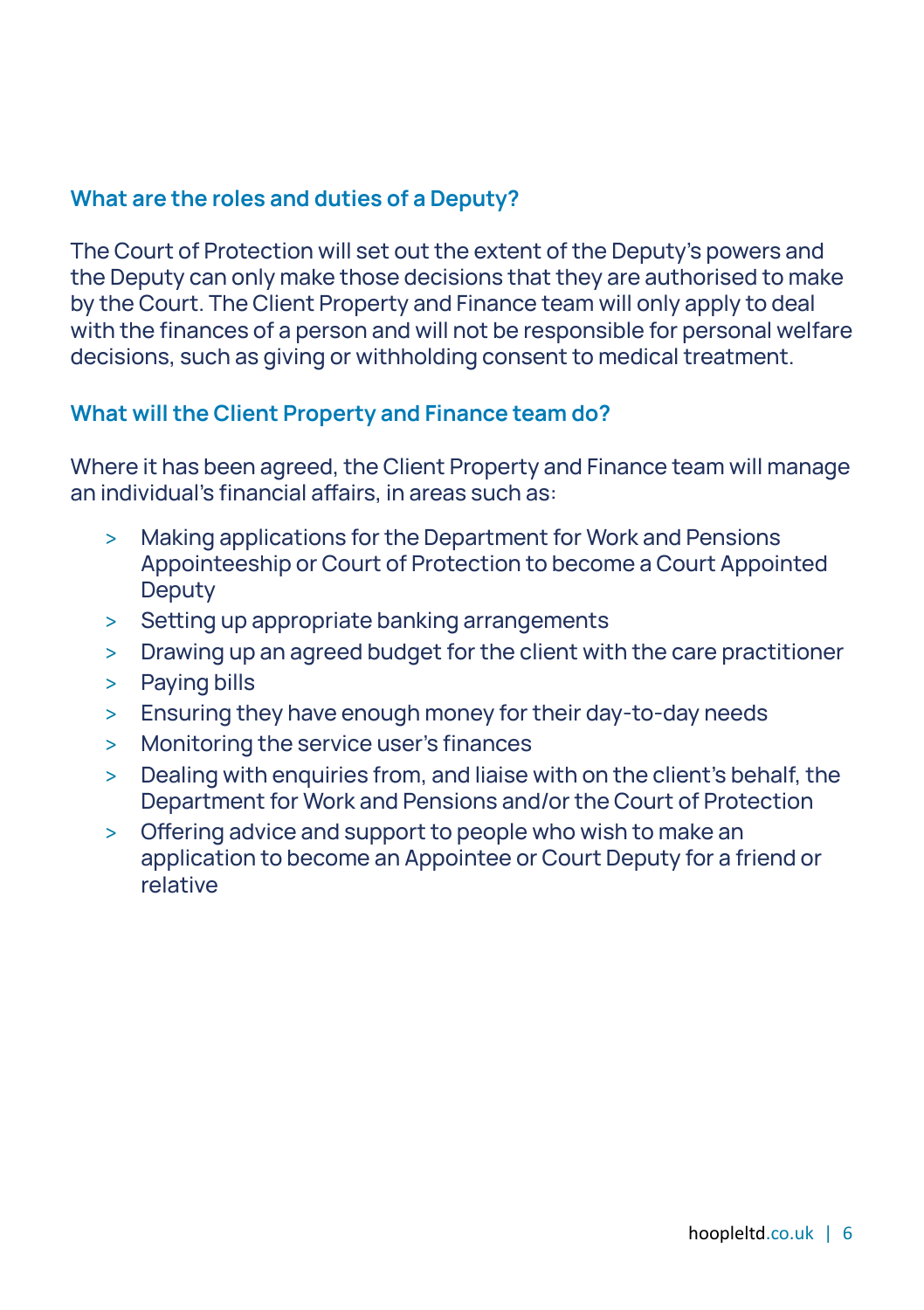## **Will other Council departments be involved in managing my finances?**

If a person goes into a care home that is funded by Herefordshire Council they will be financially assessed to see if they have to pay a financial contribution towards their care fees. This assessment is completed by the Welfare Rights team.

If the person in care is receiving state benefits only, it could be that the Client Property and Finance team will take responsibility for becoming the Appointee for state benefits only. Where a person has other assets or capital, bank accounts to be accessed or property to be sold, it could be that the Client Property and Finance team takes responsibility for dealing with that part of the person's finances.

### **Is there a charge for this service?**

There are four main categories of remuneration which will apply where the court appoints a professional deputy:

| Category 1: | Any work undertaken up to and including the date upon<br>which the Court makes an order appointing a Deputy for<br>property and affairs.                                                                                                     |
|-------------|----------------------------------------------------------------------------------------------------------------------------------------------------------------------------------------------------------------------------------------------|
| Category 2: | An annual management fee where the court appoints a<br>professional deputy for property and affairs, payable on the<br>anniversary of the court order.                                                                                       |
| Category 3: | Preparation and lodgement of an annual report or account<br>to the Public Guardian.                                                                                                                                                          |
| Category 4: | An annual property management fee which includes work<br>involved in preparing a property for sale, instructing agents<br>or conveyances, or the ongoing maintenance of a property<br>including management and letting of a rental property. |

These rates are fixed and set by the Court of Protection. We may also charge a fee for any additional work required after the death of a client to enable the estate to be finalised.

Please contact us for current rates.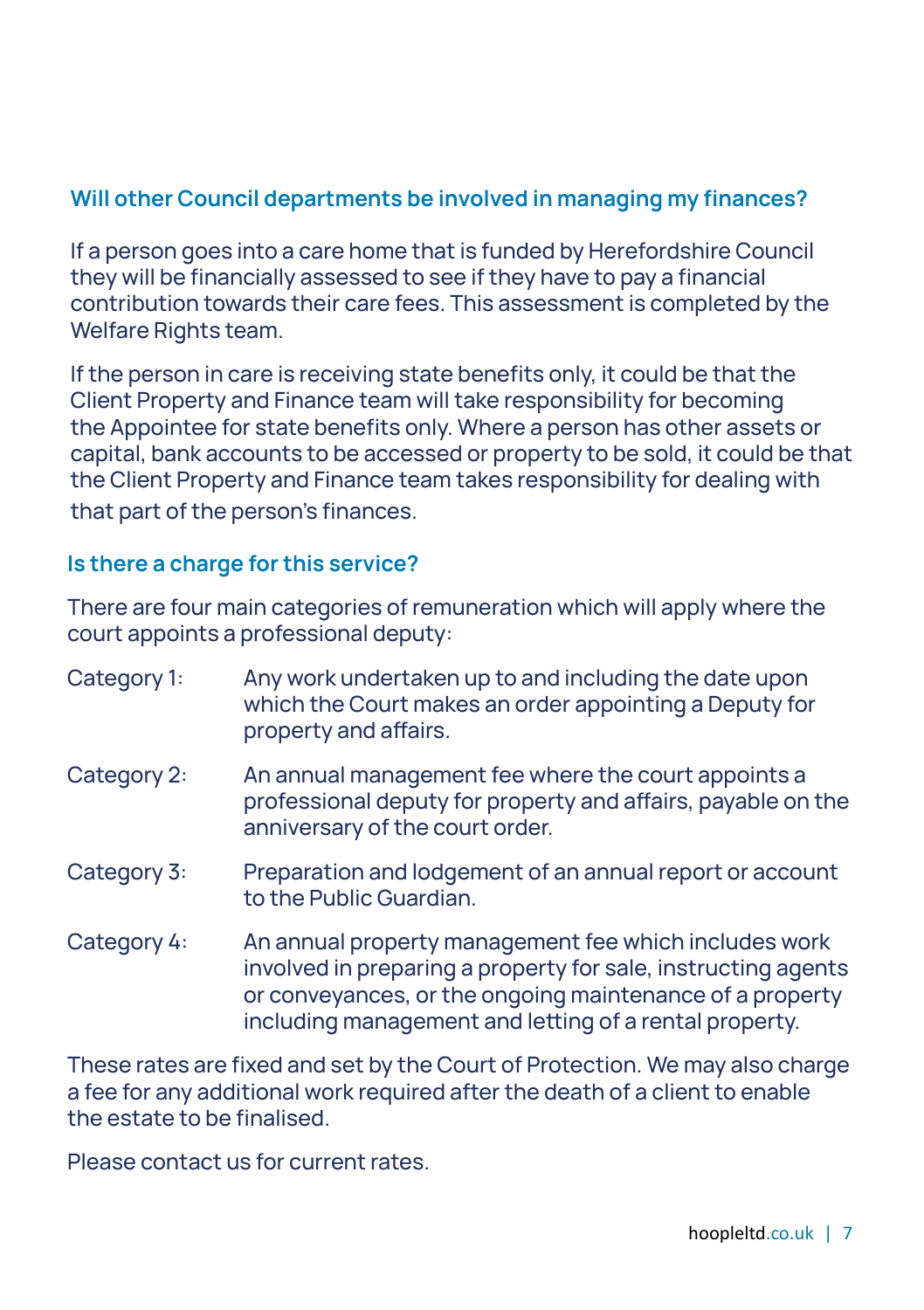## <span id="page-7-0"></span>**Where can I find further information?**

For more information, you can also contact your local Adults and Communities office. You may also find additional information from the following organisations:

| Age UK                           |
|----------------------------------|
| Tel: 0800 169 6565               |
| www.ageuk.org.uk                 |
| <b>Alzheimer's Society</b>       |
| Tel: 0300 222 1122               |
| www.alzheimers.org.uk            |
| <b>Citizens Advice Bureau</b>    |
| Tel: 0344 411 1444               |
| www.citizensadvice.org.uk        |
| <b>Court of Protection</b>       |
| Tel: 0300 456 4600               |
| www.gov.uk/court-of-protection   |
| Department for Work and Pensions |
| Tel: 0800 882 2200               |
| www.dwp.gov.uk                   |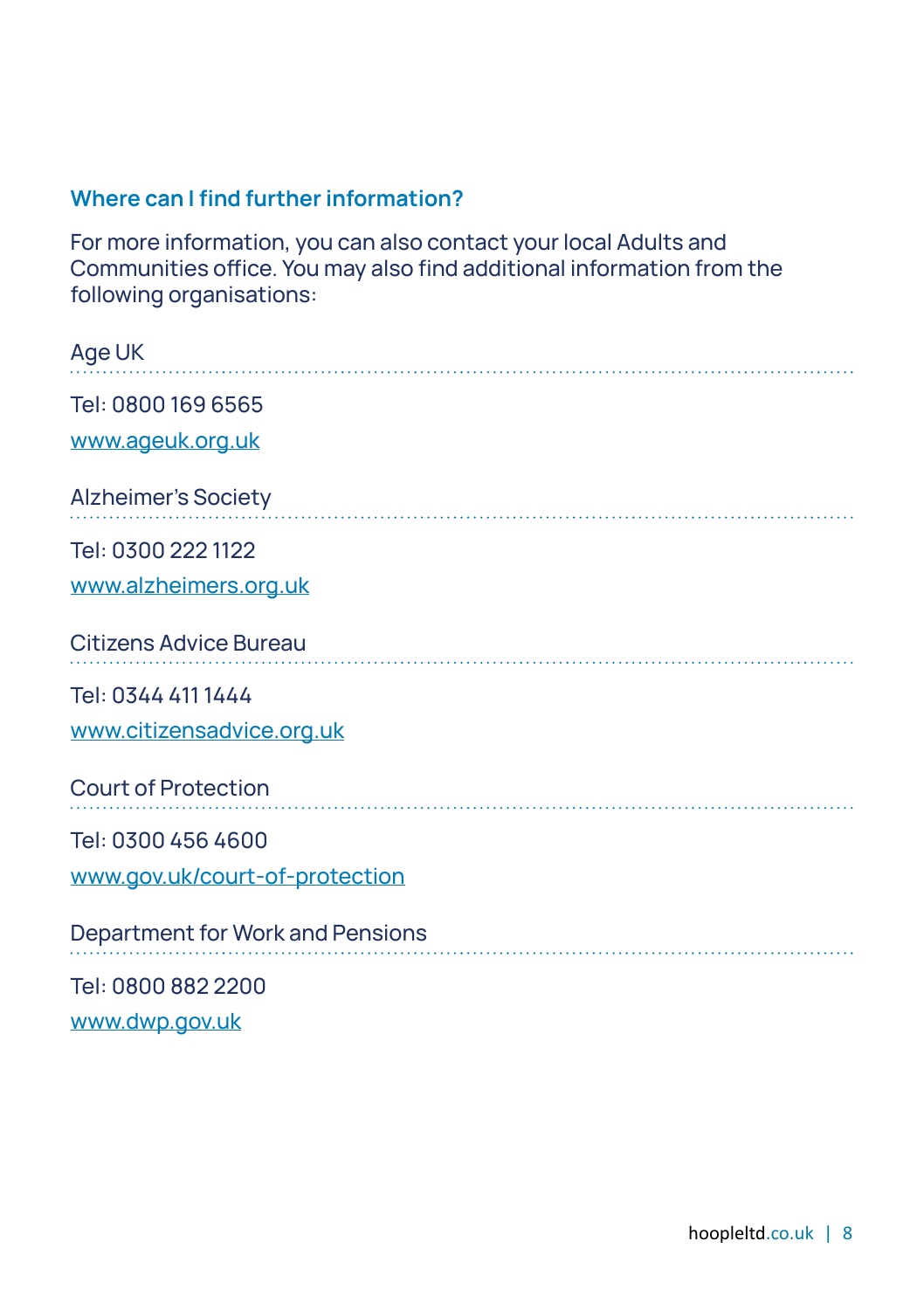| Mencap                                                                                  |
|-----------------------------------------------------------------------------------------|
| Tel: 0808 808 1111<br>Minicom: 0808 808 8181<br>www.mencap.org.uk                       |
| Office of the Public Guardian                                                           |
| Tel: 0300 456 0300<br>www.gov.uk/government/organisations/office-of-the-public-quardian |
| <b>The Pension Service</b>                                                              |
| Tel: 0800 731 7898                                                                      |

www.gov.uk/contact-pension-service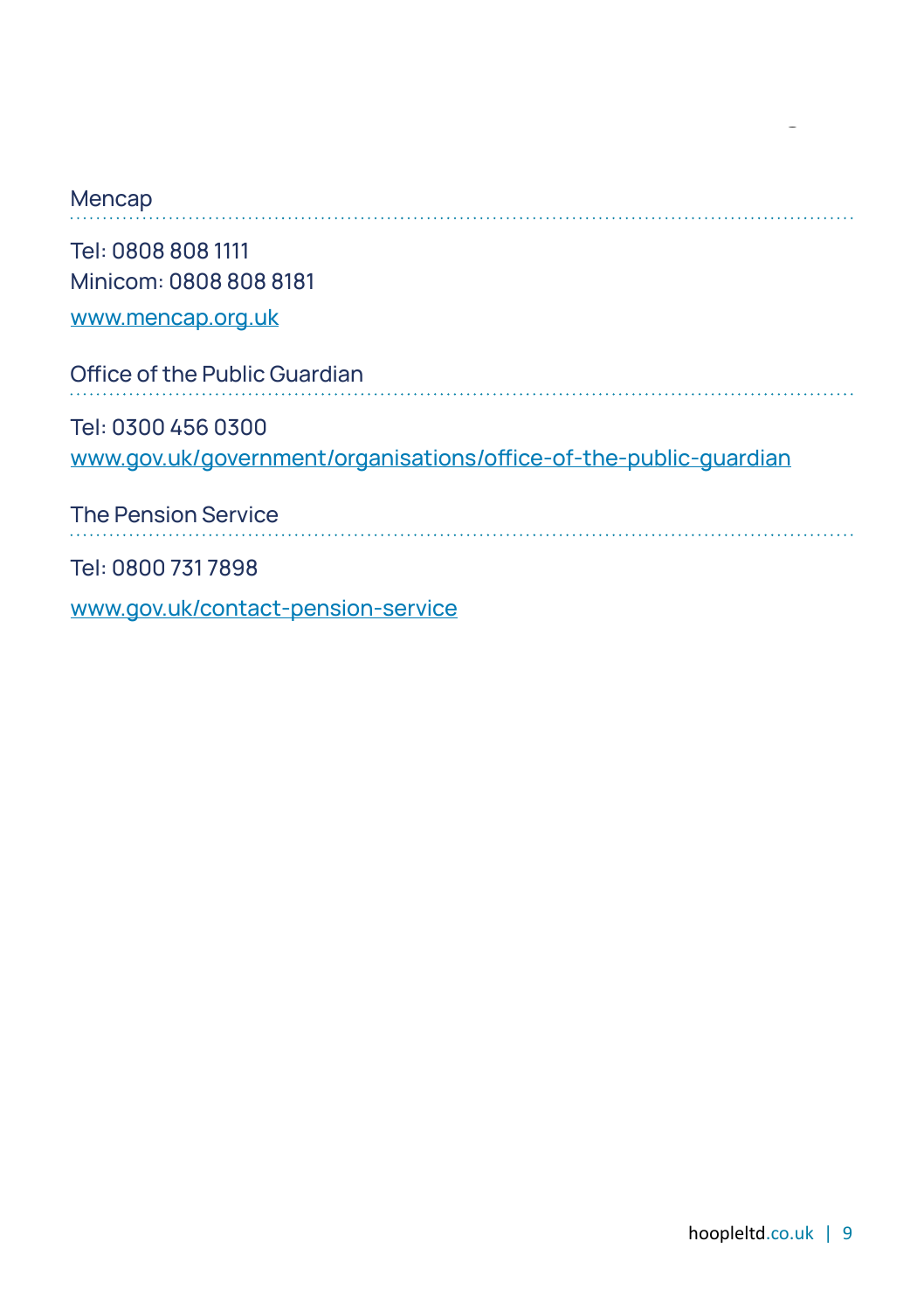### <span id="page-9-0"></span>**Contact details**

Client Property and Finance team Hoople Ltd P.O. Box 4 Plough Lane Hereford HR4 0LE

Tel: 01432 261654 Email: cop@herefordshire.gov.uk

## **What if I do not agree with how the Client Property and Finance team has acted?**

You can write to:

Team Leader Client Property and Finance team Hoople Ltd P.O. Box 4 Plough Lane Hereford HR4 0LE

Tel: 01432 260302

#### **Your right to be heard**

If you have any comments, compliments or complaints, please contact us on 01432 383678 or by email to enquiries@hoopleltd.co.uk.